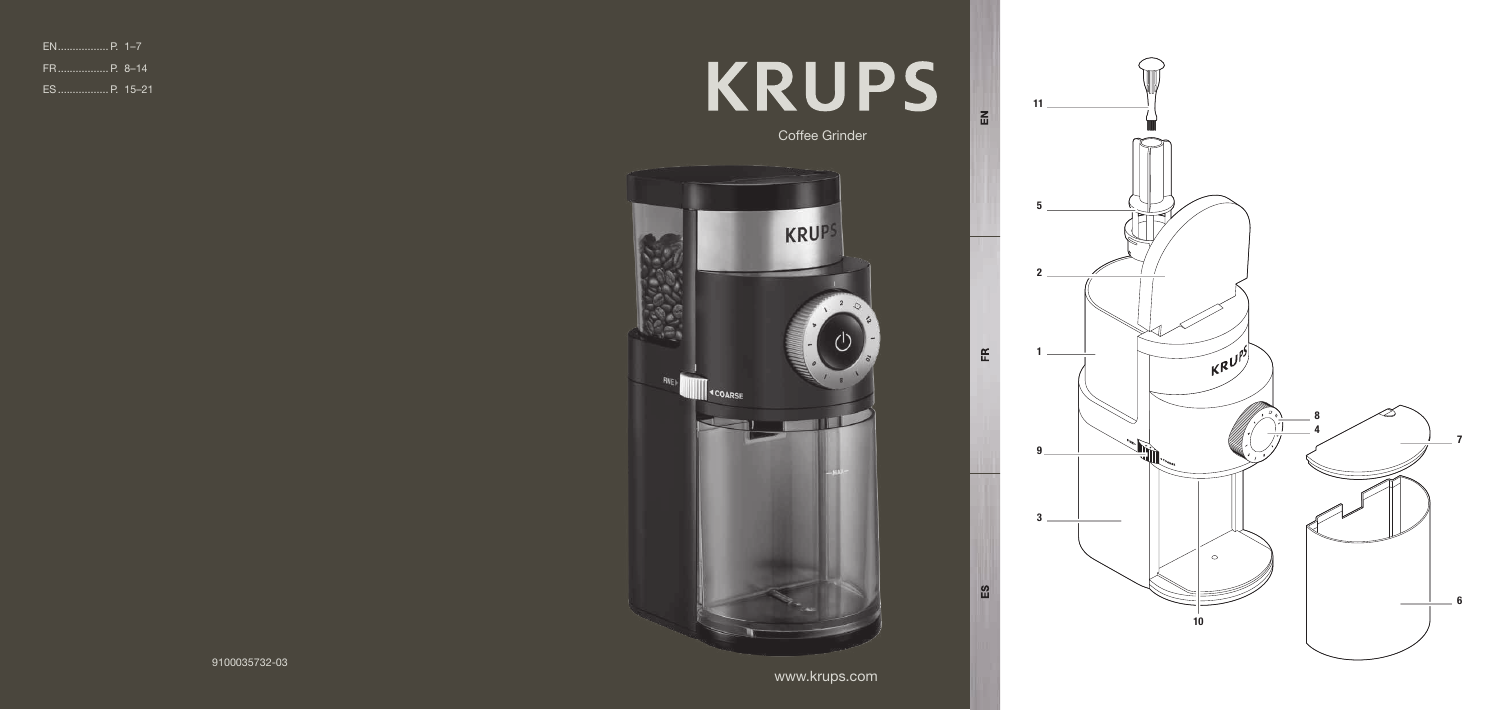

8









## IMPORTANT SAFEGUARDS

When using electrical appliances, basic safety precautions should always be followed:

- 1. Read all instructions before using the burr grinder.
- 2. To protect against fire, electric shock and injury to persons, do not immerse cord, plugs or machine in water or other liquid.
- 3. This appliance is not intended for use by persons (including children) with reduced physical, sensory, or mental capabilities, or lack of experience and knowledge, unless they are closely supervised and instructed concerning use of the appliance by a person responsible for their safety. Close supervision is necessary when any appliance is used by or near children. Children should be supervised to ensure that they do not play with the appliance.
- 4. Unplug from outlet when not in use, before putting on or taking off parts, and before cleaning. To unplug, grasp plug and pull from electrical outlet. Never pull cord.
- 5. Avoid contact with moving parts.
- 6. To reduce the risk of severe injury to persons or damage to the appliance, keep hands and utensils out of the bean hopper while grinding, and when the appliance is plugged in.
- 7. Do not operate the grinder with a damaged cord or plug or after the appliance malfunctions, or is dropped or damaged in any manner. In this case, return the appliance to the KRUPS approved Service Center for examination, repair, or electrical or mechanical adjustment.
- 8. The use of attachments not recommended or sold by KRUPS may cause fire, electric shock or injuries.
- 9. Do not use outdoors.
- 10. Do not let cord hang over edge of table or counter or touch hot surfaces, including the stove.
- 11. Check hopper for presence of foreign objects before using.
- 12. Always operate the burr grinder with the lid securely in place.
- 13. Do not place on or near a hot gas or electric burner or in a heated oven.
- 14. Do not operate the appliance when empty.
- 15. This product has been designed for domestic use only. Any professional use, inappropriate use or failure to comply with the instructions will void the manufacturer's Warranty.
- 16. Do not use appliance for other than intended use.

## SAVE THESE INSTRUCTIONS

#### **CAUTION**

This appliance is for household use only. Any servicing other than cleaning and user maintenance should be performed by the nearest authorized KRUPS Service Center.

- Do not immerse appliance in water.
- To reduce the risk of fire or electric shock, do not dismantle the appliance. Repair should be done by an authorized KRUPS Service Center only.

#### SHORT CORD INSTRUCTIONS

Regarding your Cord Set:

- A. A short power-supply cord is provided to reduce the risks resulting from becoming entangled in or tripping over a longer cord.
- B. Extension cords should be used with caution.
- 

1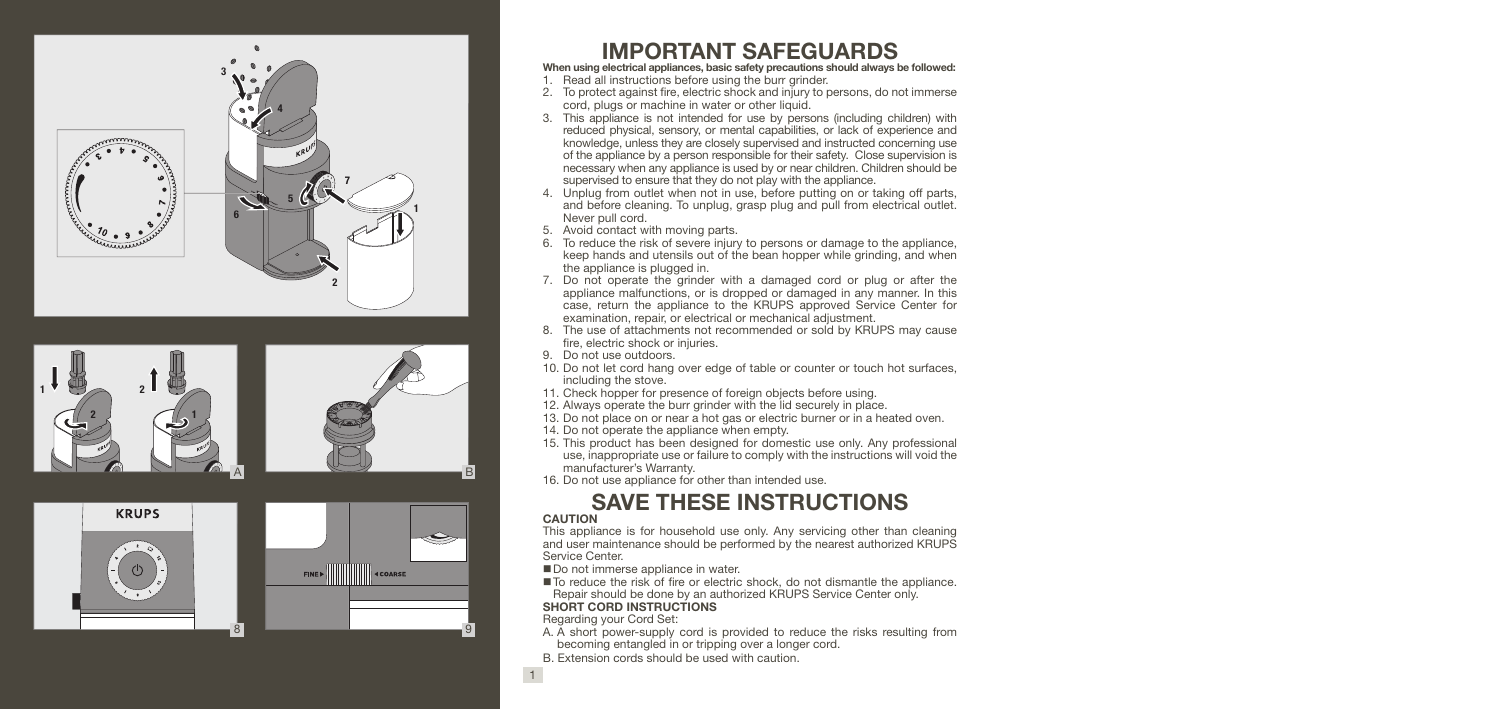- C. If an extension cord is used, (1) the marked electrical rating of the extension cord should be at least as great as the electrical rating of the appliance. (2) if the appliance is of the grounded type, the extension cord should be of a grounded type and (3) the longer cord should be arranged so that it will not drape over the counter top or table top where it can be pulled on by children or tripped over.
- D. This appliance has a polarized plug (one blade is wider than the other). To reduce the risk of electric shock, this plug is intended to fit into a polarized outlet only one way. If the plug does not fit fully in the outlet, reverse the plug. If it still does not fit, contact a qualified electrician. Do not attempt to modify the plug in any way.

#### POLARIZED PLUG

This appliance has a polarized plug (one blade is wider than the other), to reduce the risk of electrical shock. This plug will fit into a polarized outlet only one way. If the plug does not fit fully into the outlet, reverse the plug. If it still does not fit, contact a qualified electrician. Do not modify the plug in any way.

Thank you for choosing an appliance from KRUPS.

## **DESCRIPTION**

- 1 Coffee bean hopper
- 2 Coffee bean hopper lid
- 3 Body
- 4 ON/OFF switch
- 5 Removable upper burr
- 6 Ground coffee container
- 7 Ground coffee container lid
- 8 Number of cups selector
- 9 Ground coffee fineness selector
- 10 Ground coffee dispenser
- 11 Cleaning brush

## TECHNICAL CHARACTERISTICS

| <b>Rated power</b> | 110 W     |
|--------------------|-----------|
| Frequency          | 60 Hz     |
| Rated voltage      | $120 V -$ |

## ABOUT GRINDING COFFEE

The proper grind gives the most flavorful cup of coffee. The grind depends on the method by which the coffee is to be brewed. Generally, the finer the grind the more quickly the coffee should be prepared. That is why coffee ground for use in an espresso machine is much finer than coffee to be brewed in a drip system.

Coffee that is ground too fine for a particular brewing process – (fine espresso grind used in an automatic drip coffee machine) will result in over-extraction and bitter, pungent tasting coffee. Conversely, coffee that is too coarse for a particular brew method will result in under-extraction and weak, watery coffee. If the correct grind is used, adding more coffee simply makes a brew stronger without making it bitter.

In addition to providing a number of grind settings, coffee grinders provide a consistent grind. This is important to ensure the extraction is consistent across all of the ground coffee particles.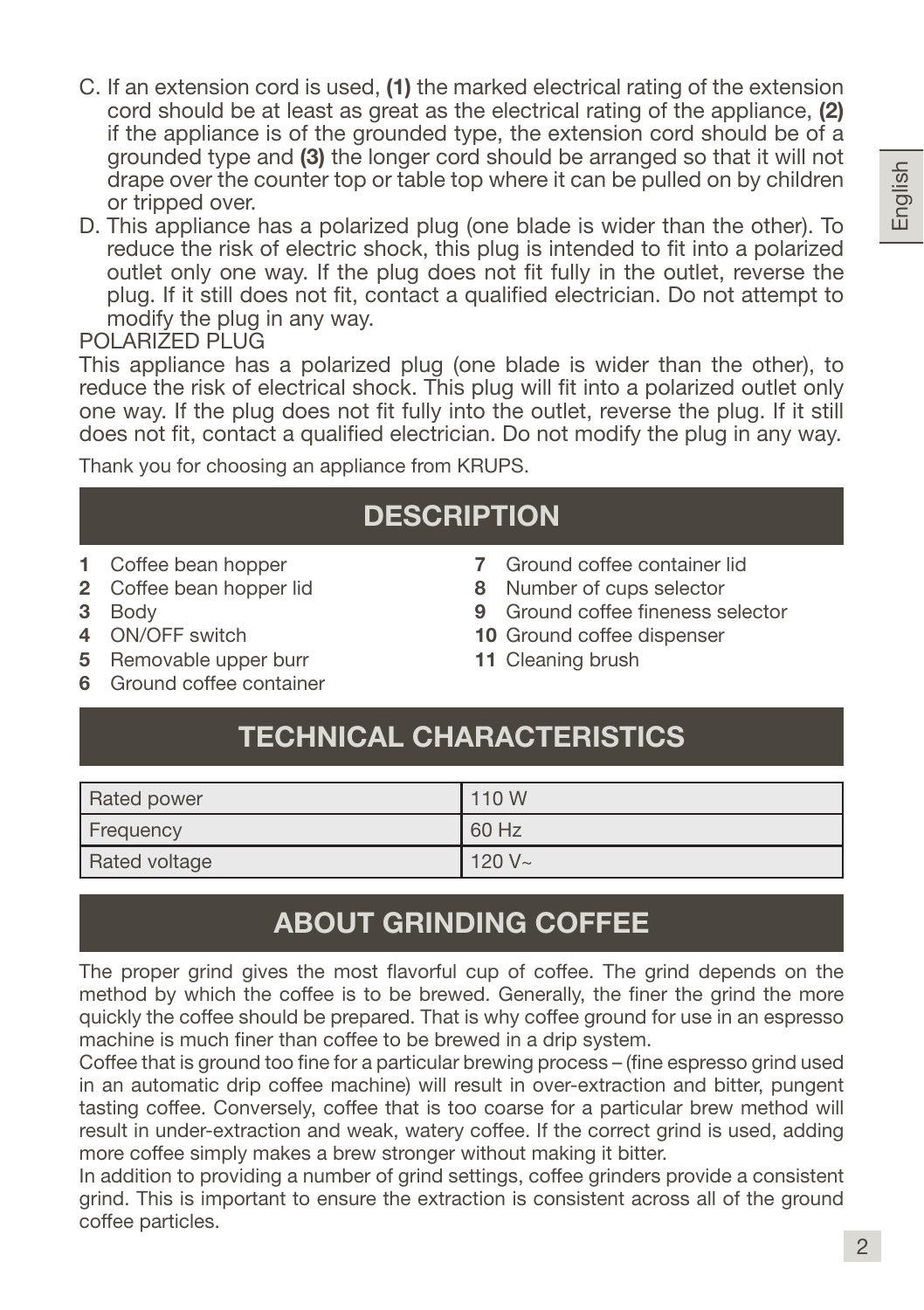## BEFORE FIRST USE

Before using the coffee grinder, wipe the housing and bean hopper with a clean damp cloth. Wash the ground coffee container and the ground coffee container lid in hot soapy water, then rinse and dry.

## OPERATING THE COFFEE GRINDER

- 1. Make certain the coffee grinder is unplugged. Fit the ground coffee container (6) and its lid (7) in their correct positions. Check that the assembly is correctly positioned in the body (3).
- 2. Open the lid of the coffee bean hopper (2) and fill the bean hopper (1) to the level desired. Do not fill above the "max." level. Close the lid.

#### NOTE: This product is designed to grind whole bean coffee only.

- 3. Set the quantity of ground coffee by positioning the number of cups selector (8) according to the desired quantity.
- 4. Set the ground coffee fineness level by adjusting the ground coffee fineness selector (9) to the desired level. (see § Practical Hints )
- 5. Insert the plug into an electrical socket (voltage: 120 volts  $\sim$  60 Hz).
- 6. Press the ON/OFF switch (4) to start the appliance.
- 7. Once the selected quantity has been ground, the appliance will stop automatically.
- 8. If you want to stop the appliance before grinding is complete, press the ON/OFF switch (4).
- 9. Remove the ground coffee container, tap the receptacle gently, remove the lid and pour the ground coffee into the filter of the coffee maker or use a measuring spoon.
- 10. To obtain additional ground coffee, repeat the operating cycle. Always first make sure that the ground coffee does not go above the "max." level of the ground coffee container (6).

Selected settings will be retained from one use to the next.

#### IMPORTANT!

- For your appliance to run correctly, make certain that:
- $\blacksquare$  The lid to the coffee-bean hopper (2) is correctly closed.
- $\blacksquare$  The ground coffee container (6) and its lid (7) are correctly placed in the body of the appliance.
- $\blacksquare$  This appliance is equipped with an overheat protective device. If the appliance overheats, it will switch off automatically. In this case leave it to cool for 30 minutes. Then restart by pressing the ON/OFF switch.

## PRACTICAL HINTS

- $\blacksquare$  It is best to store coffee beans in a dry, cool place. Beans should be kept in an opaque, airtight container.
- Grind the coffee just prior to brewing it.

Advice to select the level of fineness for your ground coffee.

 $\blacksquare$  Use the fineness selector (9) to adjust the grind according to the type of coffee maker.



- The origin, roast, and age of your coffee will affect the grind size most optimal. The below chart is a quide, please adiust two-three clicks at a time when dialing in for the perfect grind result.
- Generally, the quicker the water goes through the ground coffee, the finer the ground coffee should be.

A "medium" ground is thus suited to making filter coffee while a "very fine" ground is needed to make an Espresso.

 $\blacksquare$  For the first use, we suggest that you use an intermediate position and then adiust the setting to your taste. Once you have used the appliance a few



times, you will find the ideal grind setting to suit your taste and brew method.

- $\blacksquare$  Do not change the grind setting while the appliance is running.
- Do not store the coffee bean or powder in the coffee container or dispenser over 24 hours.

#### Advice to select the number of cups

- $\blacksquare$  Use the number of cups selector (8) to program the quantity of ground coffee you want.
- $\blacksquare$  The more cups you select, the longer the appliance will run.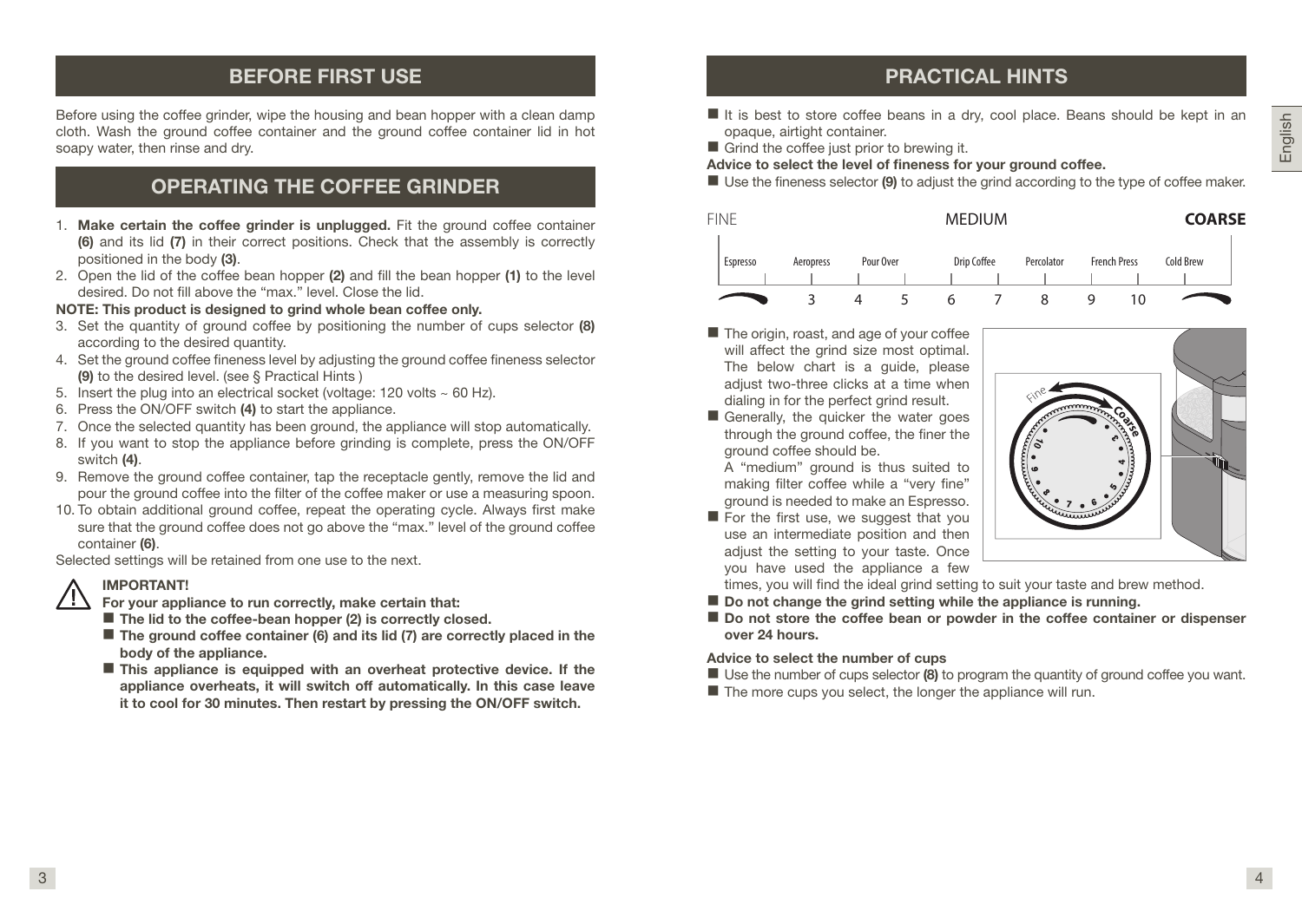## MAINTENANCE

- $\blacksquare$  To keep all your coffee's aroma and to avoid a degradation of the ground coffee, empty the ground coffee container after each use.
- Always disconnect the grinder before cleaning.
- $\blacksquare$  Never place the grinder, power supply cord or plug in water or under running water.
- Do not use strong detergents or abrasive pads to clean the appliance.
- Clean the lids and the ground coffee container in warm, soapy water.
- $\blacksquare$  To remove the upper burr (5), set the fineness selector (9) to the fine position then take hold of the winglets of the upper mill with your fingers and turn clockwise, then raise it vertically to remove. (Fig. A)
- Clean the upper burr with the cleaning brush (11). (Fig. B)
- Carefully clean the inside of the coffee-bean hopper (1) with a damp cloth.
- $\blacksquare$  To replace the upper burr, set the fineness selector (9) to the coarse position, insert the burr and turn it once in the counter-clockwise direction. (Fig. A)
- Carefully clean the ground coffee dispenser (10) and the body of the appliance with a damp cloth.

## TROUBLE SHOOTING GUIDE

| The appliance does not<br>work.                 | Check the electrical connection.                                                                                                                                                                                                                                                                                                                                                                                                                                                                                                                       |  |
|-------------------------------------------------|--------------------------------------------------------------------------------------------------------------------------------------------------------------------------------------------------------------------------------------------------------------------------------------------------------------------------------------------------------------------------------------------------------------------------------------------------------------------------------------------------------------------------------------------------------|--|
|                                                 | The lid of the coffee bean hopper is not correctly closed.                                                                                                                                                                                                                                                                                                                                                                                                                                                                                             |  |
|                                                 | The ground coffee container is not correctly positioned<br>or the lid is not correctly positioned or is not in place.                                                                                                                                                                                                                                                                                                                                                                                                                                  |  |
| The appliance stops during<br>operation.        | The appliance has overheated.<br>The overheat protection mechanism has been activated.<br>Unplugged the appliance.<br>Detach the upper burr for cleaning and remove any<br>obstacle.<br>Leave the appliance to cool down for 30 minutes before<br>next use.<br>If the appliance is still not working, you have to contact<br>an approved service center.<br>Causes of overheating to be avoided:<br>The maximum capacity of beans in the bean hopper, or<br>the maximum capacity of ground coffee in the ground<br>coffee container has been exceeded. |  |
| The fineness selector does<br>not work anymore. | Check that the upper burr is correctly positioned. (See<br>paragraph concerning the maintenance in the manual).                                                                                                                                                                                                                                                                                                                                                                                                                                        |  |

## KRUPS INTERNATIONAL LIMITED GUARANTEE



This product is repairable by KRUPS during and after the quarantee period.

Accessories, consumables and end-user replaceable parts can be purchased, if locally available, as described on the KRUPS internet site www.krups.com

#### The Guarantee

This product is guaranteed by KRUPS (company address and details included in the country list of the KRUPS International Guarantee) against any manufacturing defect in materials or workmanship for a period of 2 years starting from the initial date of purchase or delivery date.

The international manufacturer's guarantee by KRUPS is an extra benefit which does not affect consumer's Statutory Rights.

The international manufacturer's guarantee covers all costs related to restoring the proven defective product so that it conforms to its original specifications, through the repair or replacement of any defective part and the necessary labour. At KRUPS's choice, an equivalent or superior replacement product may be provided instead of repairing a defective product. KRUPS's sole obligation and your exclusive resolution under this guarantee are limited to such repair or replacement.

#### Conditions & Exclusions

The international KRUPS guarantee only applies within the guarantee period and for those countries listed in the country list attached and is valid only on presentation of a proof of purchase. The product can be taken directly in person to an authorised service centre or must be adequately packaged and returned, by recorded delivery (or equivalent method of postage), to a KRUPS authorised service centre. Full address details for each country's authorised service centres are listed on KRUPS website (www.krups.com) or by calling the appropriate telephone number as set out in the country list to request the appropriate postal address.

KRUPS shall not be obliged to repair or replace any product which is not accompanied by a valid proof of purchase.

This guarantee will not cover any damage which occurs as a result of misuse, negligence, failure to follow KRUPS instructions, use on current or voltage other than as stamped on the product, or a modification or unauthorised repair of the product. It also does not cover normal wear and tear, maintenance or replacement of consumable parts, or the following:

- using the wrong type of water or consumable
- damage as a result of lightning or power surges
- scaling (any de-scaling must be carried out according to the instructions for use)
- damages or poor results due to wrong voltage or frequency
- professional or commercial use
- ingress of water, dust or insects into the product (excluding appliances with features specifically designed for insects)
- mechanical damages, overloading
- accidents including fire, flood, thunderbolt, etc
- damage to any glass or porcelain ware in the product

This guarantee does not apply to any product that has been tampered with, or to damages incurred through improper use and care, faulty packaging by the owner or mishandling by any carrier. In order to offer the best possible after-sales service and constantly improve customer satisfaction, KRUPS may send a satisfaction survey to all customers who have had their product repaired or exchanged in a KRUPS authorised service centre.

The international KRUPS guarantee applies only for products purchased in one of the countries listed, and used for domestic purposes only in one of the countries listed on the Country List. Where a product purchased in one listed country and then used in another listed country: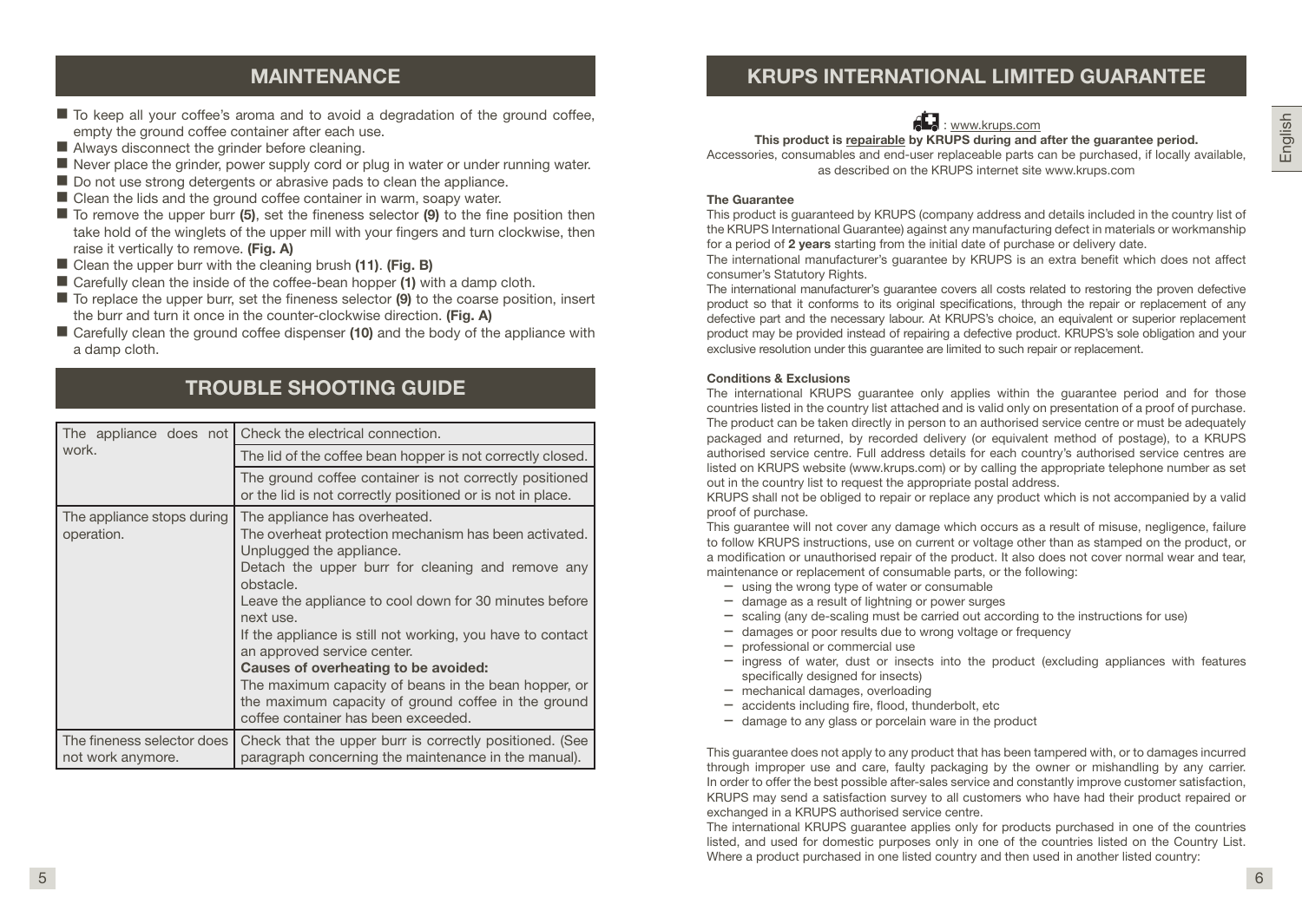- a) The international KRUPS quarantee does not apply in case of non-conformity of the purchased product with the local standards, such as voltage, frequency, power plugs, or non-con-formity with other local legal requirements or other local technical specifications.
- b) The repair process for products purchased outside the country of use may require a longer time if the product is not locally sold by KRUPS country of usage.
- c) In cases where the product is not repairable in the new country of usage, the international KRUPS guarantee is limited to a replacement by a similar product or an alternative product at similar cost, where possible.

#### Consumer Statutory Rights

This international KRUPS guarantee does not affect the statutory rights a consumer may have or those rights that cannot be excluded or limited, nor rights against the retailer from which the consumer purchased the product. This guarantee gives a consumer specific legal rights, and the consumer may also have other legal rights which vary from State to State or Country to Country. The consumer may assert any such rights at his sole discretion.

#### For Australia only

Our goods come with guarantees that cannot be excluded under the Australian Consumer Law. You are entitled to a replacement or refund for a major failure and compensation for any other reasonably foreseeable loss or damage. You are also entitled to have the goods repaired or replaced if the goods fail to be of acceptable quality and the failure does not amount to a major failure.

*\*\*\* Please keep this document for your reference should you wish to make a claim under the guarantee*

## IMPORTANTES MISES EN GARDE

Lorsque vous utilisez des appareils électriques, des précautions de base pour la sécurité doivent toujours être respectées:

- 1. Lisez attentivement le mode d'emploi avant d'utiliser le broyeur à café.
- 2. Pour protéger contre l'incendie, les décharges électriques et les blessures aux personnes, ne pas immerger le cordon, les fiches ou l'appareil dans de l'eau ou autre liquide.
- 3. Cet appareil n'est pas conçu pour être utilisé par des personnes (y compris les enfants) aux capacités physiques, mentales, sensorielles réduites, ou manquant d'expérience et de connaissances, sauf si une personne responsable de leur sécurité leur a donné les indications nécessaires ou les surveille pendant l'utilisation. Une surveillance attentive est nécessaire lorsque l'appareil est utilisé par ou à proximité des enfants. Il convient de surveiller les enfants pour s'assurer qu'ils ne jouent pas avec l'appareil.
- 4. Débranchez l'appareil de la prise de courant si vous ne l'utilisez pas, avant d'installer ou d'enlever des pièces et avant le nettoyage.
- 5. Évitez de toucher aux pièces mobiles.
- 6. Pour éviter les risques de blessures graves ou d'endommager l'appareil, maintenez les mains et les ustensiles à l'écart du compartiment à grains lorsque l'appareil fonctionne ou lorsqu'il est branché.
- 7. N'utilisez pas le moulin à café si son cordon ou sa prise est endommagé ou suite au fonctionnement défectueux de l'appareil, s'il tombe par terre ou est endommagé de quelque manière que ce soit.
- 8. L'utilisation d'accessoires non recommandés ni vendus par KRUPS peut causer un feu, des décharges électriques ou des blessures.
- 9. N'utilisez pas l'appareil à l'extérieur.
- 10. Ne laissez pas pendre le cordon d'une table ou d'un comptoir, ne le laissez pas entrer en contact avec une surface chaude, y compris un four.
- 11. Vérifiez si la trémie contient des corps étrangers avant d'utiliser le moulin.
- 12. Faites toujours fonctionner le broyeur à café avec le couvercle solidement en place.
- 13. Ne mettez pas l'appareil sur ou près d'un brûleur de gaz ou électrique chaud ou dans un four chaud.
- 14. Ne faites pas fonctionner l'appareil quand il est vide.
- 15. Cet appareil est destiné uniquement à un usage domestique à l'intérieur de la maison. Une utilisation professionnelle ou non conforme au mode d'emploi annulerait la garantie.
- 16. Ne pas utiliser l'appareil à d'autres fins que celles prévues.

## CONSERVEZ CES INSTRUCTIONS **ATTENTION**

Cet appareil est réservé à l'usage domestique. Tout entretien à part le nettoyage et la maintenance de la part de l'utilisateur doit être effectué par le centre de réparation KRUPS agréé le plus près.

- Ne pas immerger l'appareil dans l'eau.
- Pour réduire le risque d'incendie ou de décharge électrique, ne pas démonter l'appareil. Toute réparation ne doit être effectuée que par un centre de réparation KRUPS agréé.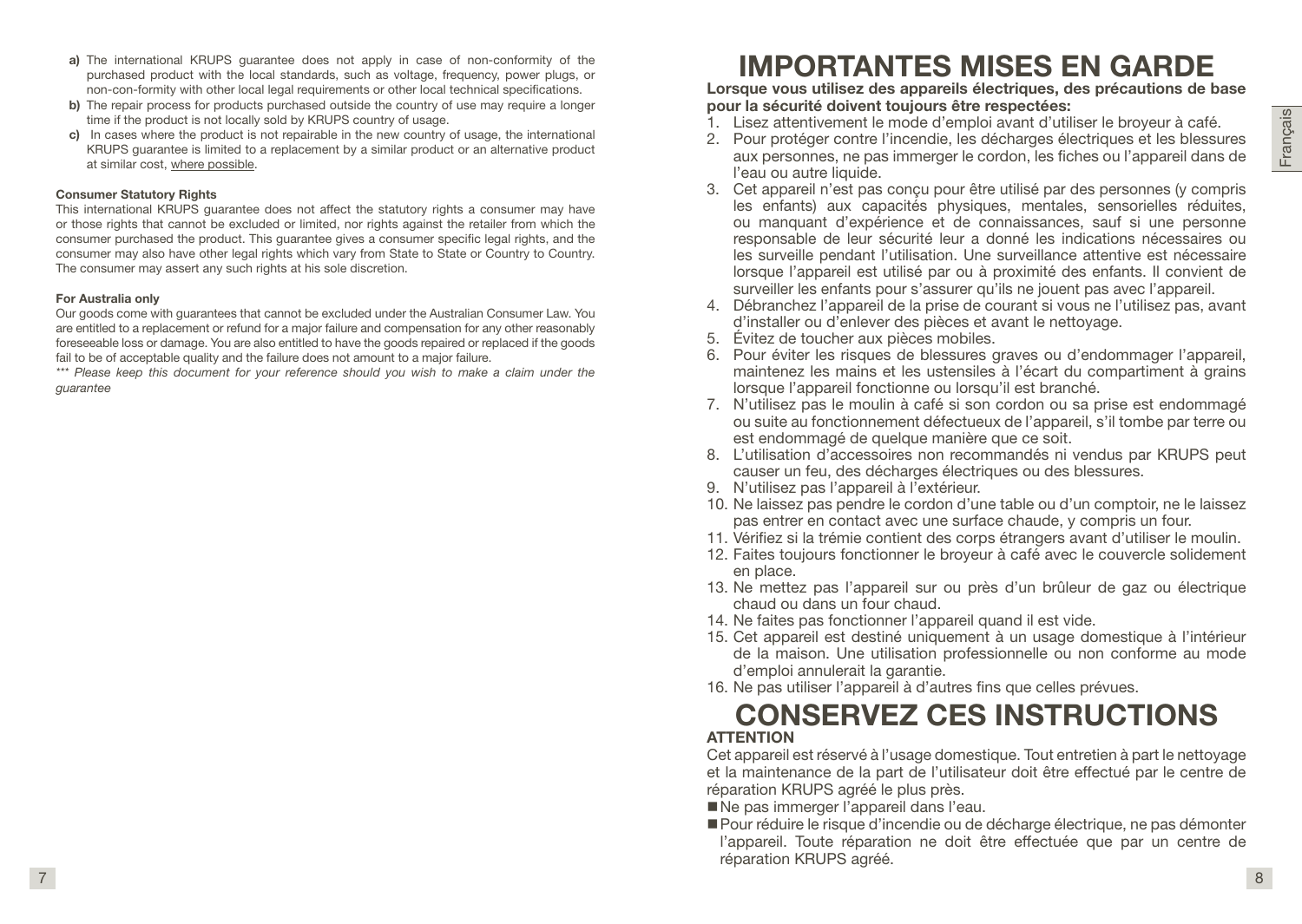#### INSTRUCTIONS EN CAS DE CORDON COURT

À propos de votre ensemble de cordon :

- A. Un cordon d'alimentation court vous est fourni pour réduire les risques d'empêtrement ou de trébuchement dans un cordon plus long.
- B. Les rallonges doivent être utilisées avec prudence.
- C. Si une rallonge est utilisée, (1) les caractéristiques électriques nominales de la rallonge doivent être au moins égales à celles de l'appareil, (2) si l'appareil est mis à la terre, la rallonge doit être mise à la terre et (3) le cordon le plus long doit être disposé de manière à ne pas pendre d'un comptoir ou plateau de table où les enfants peuvent le tirer ou il risque de faire trébucher.
- D. Cet appareil est muni d'une fiche polarisée (une lame est plus large que l'autre). Pour réduire le risque de décharge électrique, cette fiche est prévue pour n'entrer dans la prise polarisée que d'une seule façon. Si la fiche n'entre pas complètement dans la prise, inversez la fiche. Si elle n'entre toujours pas, communiquez avec un électricien qualifié. Ne pas tenter de modifier la fiche de quelque manière que ce soit.

#### PRISE POLARISÉE

L'appareil possède une fiche polarisée (une lame est plus large que l'autre). Pour réduire les risques de décharge électrique, cette fiche ne s'adapte que d'une seule façon dans la prise polarisée. Si la fiche s'y adapte mal, mettez-la dans l'autre sens. Si elle s'y adapte encore mal, adressez-vous à un électricien qualifié. Ne tentez pas de modifier ce dispositif de sécurité.

Nous vous remercions d'avoir choisi un appareil KRUPS.

## **DESCRIPTION**

- 1 Compartiment à grains
- 2 Couvercle du compartiment à grains
- 3 Boîtier de l'appareil 4 Interrupteur O/I (marche-arrêt)
- 7 Couvercle du contenant à mouture 8 Sélecteur du nombre de tasses
- 9 Sélecteur de finesse de mouture
	- 10 Orifice de sortie de la mouture
- 5 Meule supérieure amovible
- 6 Contenant à mouture
- - 11 Brosse de nettoyage

## CARACTÉRISTIQUES TECHNIQUES

| <b>Puissance</b> | 110 W     |
|------------------|-----------|
| Fréquence        | 60 Hz     |
| l Tension        | $120 V -$ |

## À PROPOS DE LA MOUTURE DU CAFÉ

L'arôme du café dépend de la qualité de la mouture. Celle-ci dépend de la TORRÉFACTION du café. En général, plus la mouture est fine, plus le café passe rapidement. C'est pourquoi la mouture utilisée pour une cafetière espresso est plus fine que la mouture utilisée pour une cafetière filtre.

Un café moulu trop fin destiné à une cafetière espresso donnera dans une cafetière filtre un café au goût amer. À l'inverse, une mouture plus grossière donnera un café sans saveur. Si vous avez choisi la mouture adaptée à votre cafetière, le simple fait d'augmenter la quantité de mouture donnera un café plus fort mais sans aucune amertume.

## AVANT UNE PREMIÈRE UTILISATION

Avant une première utilisation, passez un linge humide propre sur le boîtier et le compartiment à grains. Lavez le contenant à mouture et son couvercle dans de l'eau chaude savonneuse, ensuite rincez et séchez. Nettoyez l'intérieur du compartiment à grains (1) avec un chiffon humide.

## UTILISATION DE L'APPAREIL

- 1. Assurez-vous que le moulin à café est débranché. Placez le contenant à mouture (6) et son couvercle (7) dans leur emplacement. Assurez-vous que l'ensemble est correctement installé sur le boîtier (3).
- 2. Soulevez le couvercle de la trémie à grains (2) et remplissez la trémie à grains jusqu'au niveau désiré (1). Ne dépassez pas le niveau «max.». Fermez le couvercle.
- 3. Réglez la quantité de mouture désirée en positionnant le sélecteur du nombre de tasses (8) selon la quantité désirée.
- 4. Réglez la mouture en réglant le sélecteur de mouture (9) au niveau désiré. (voir § Conseils pratiques et recommandations).
- 5. Branchez la fiche sur une prise électrique (tension: 120 volts ~ 60 Hz).
- 6. Appuyez sur l'interrupteur O/I (4) pour faire fonctionner l'appareil.
- 7. Dès que la quantité sélectionnée a été moulue, l'appareil s'arrêtera automatiquement.
- 8. Si vous voulez arrêter l'appareil avant que la mouture ne soit terminée, appuyez sur le bouton ON/OFF (4).
- 9. Ôtez le contenant à mouture et tapez légèrement sur le réceptacle puis retirez le couvercle et versez la mouture obtenue directement dans le filtre de la cafetière filtre ou à l'aide d'une cuillère à mesurer pour une cafetière Espresso.
- 10. Pour obtenir une quantité supplémentaire de mouture, vous pouvez répéter un cycle de fonctionnement en appuyant de nouveau sur l'interrupteur O/I (4). Assurezvous toujours préalablement que la mouture ne dépasse pas le niveau « max. » du contenant à mouture (6).

Les réglages sélectionnés sont conservés d'une utilisation à l'autre.

#### Attention !

- Pour que votre appareil fonctionne, assurez- vous que :
- Le couvercle de trémie à grains (2) est bien fermé.
- Le contenant à mouture (6) et son couvercle (7) sont correctement placés dans le corps de l'appareil.
- Cet appareil est muni d'un dispositif de protection contre le surchauffage. Si l'appareil surchauffe, il s'éteindra automatiquement. Dans ce cas, laissez-le se refroidir pendant 30 minutes. Ensuite, redémarrez-le en appuyant sur le bouton ON/OFF.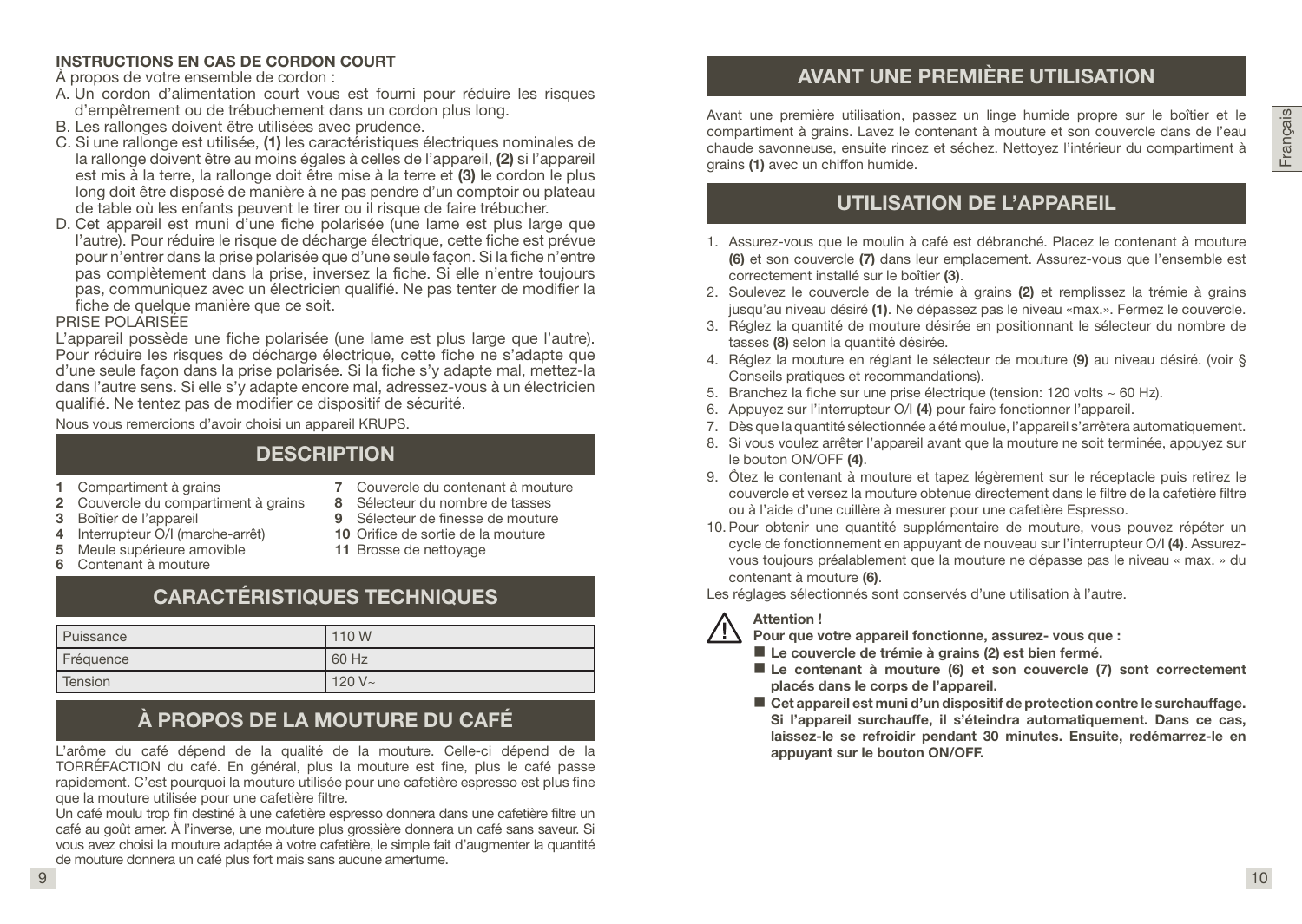## CONSEILS PRATIQUES

- Conservez votre café en grains dans un récipient hermétique au réfrigérateur.
- Pour préserver tout l'arôme de votre café, il est recommandé de le moudre quelques instants juste avant de le préparer.

#### Conseils pour sélectionner la mouture

Le sélecteur de mouture (9) vous permet d'ajuster la finesse de votre mouture selon le type de cafetière que vous utilisez et selon vos goûts personnels.



- L'origine, le niveau de torréfaction et l'âge de votre café affecteront la taille la plus optimale de mouture. Le tableau ci-dessous sert de guide; veuillez régler deux à trois clics à la fois lorsque vous ajustez le cadran afin d'obtenir la meilleure mouture.
- Généralement, plus le passage de l'eau dans la mouture est rapide, plus la mouture doit être fine pour en extraire les arômes. Une mouture « médium » convient donc pour la préparation d'un café filtre, une mouture « très fine « est nécessaire pour la préparation d'un Espresso.



- Lors d'une première utilisation, il est conseillé de sélectionner un réglage intermédiaire dans la zone « Espresso » ou « Drip » selon votre type de cafetière et de régler par la suite le degré de finesse selon votre goût. Après quelques utilisations, vous trouverez la mouture idéale qui vous convient.
- Ne modifiez pas le degré de finesse quand l'appareil est en cours de fonctionnement.
- Si vous utilisez le degré de finesse le plus fin, il est recommandé de nettoyer fréquemment la meule supérieure ainsi que l'orifice de sortie de la mouture (10). (voir § Entretien)
- N'emmagasinez pas de grains de café ou de café moulu dans le contenant à mouture au-delà de 24 heures.

#### Conseils pour sélectionner le nombre de tasses

- Le sélecteur du nombre de tasses (8) permet de programmer la quantité de mouture souhaitée.
- Plus le nombre de tasses que vous sélectionnez est élevé, plus le temps de fonctionnement de l'appareil sera long.

## **ENTRETIEN**

- Pour que votre café conserve toute son arôme et pour éviter la dégradation du café moulu, lavez le contenant à mouture après chaque utilisation.
- Débranchez toujours votre appareil avant de le nettoyer.
- Ne mettez jamais le boîtier, le cordon ou la prise de votre appareil dans l'eau ou sous l'eau courante.
- N'utilisez pas de détergents trop puissants ou de tampons abrasifs pour nettoyer l'appareil.
- Nettoyez les couvercles et le contenant à mouture dans une eau tiède savonneuse.
- Pour enlever la meule supérieure amovible (5), réglez le sélecteur de mouture (9) à la position minimum puis saisissez avec les doigts les ailettes de la meule supérieure, tournez la dans le sens des aiguilles d'une montre et soulevez-la (Fig. A).
- Nettoyez soigneusement l'intérieur du compartiment à grains (1) avec un chiffon humide.
- Pour replacer la meule supérieure, placez le sélecteur (9) à la position maximum, positionnez la meule supérieure amovible et tournez dans le sens contraire des aiguilles d'une montre (Fig. A).
- Nettoyez la meule supérieure avec la brosse de nettoyage (11) (Fig. B).
- Nettoyez soigneusement l'intérieur de la trémie à grains (1) avec un chiffon humide.
- Nettoyez soigneusement l'orifice de sortie de la mouture et le corps de l'appareil avec une chiffon humide.
- Séchez soigneusement l'ensemble des pièces et remettez-les en place.

## GUIDE DE DÉPANNAGE

| Le moulin à café ne                                                     | Vérifier le branchement.                                                                                                                                                                                                                                                                                                                                                                                                                                                                                                                                                                                |
|-------------------------------------------------------------------------|---------------------------------------------------------------------------------------------------------------------------------------------------------------------------------------------------------------------------------------------------------------------------------------------------------------------------------------------------------------------------------------------------------------------------------------------------------------------------------------------------------------------------------------------------------------------------------------------------------|
| fonctionne pas.                                                         | Le couvercle de la trémie à grains n'est pas bien fermé.                                                                                                                                                                                                                                                                                                                                                                                                                                                                                                                                                |
|                                                                         | Le contenant à mouture n'est pas bien positionné ou le couvercle<br>n'est pas bien installé ou n'est pas en place.                                                                                                                                                                                                                                                                                                                                                                                                                                                                                      |
| moulin s'arrête<br>Le<br>de<br>en<br>cours<br>fonctionnement            | L'appareil est en surchauffe. Le dispositif de protection contre<br>le surchauffage a été activé. Débranchez l'appareil. Retirez la<br>meule supérieure pour le nettoyer et enlevez tout obstacle.<br>Laissez l'appareil se refroidir pendant 30 minutes avant sa<br>prochaine utilisation. Si l'appareil ne fonctionne toujours pas,<br>vous devez contacter un service après-vente agréé.<br>Causes de surchauffe pouvant être évitées :<br>La capacité maximum de grains dans le compartiment à<br>grains ou la capacité maximum de mouture dans le contenant<br>à mouture n'ont pas été respectées. |
| Le sélecteur de finesse<br>de<br>mouture<br>ne<br>la<br>fonctionne pas. | Assurez-vous que la meule est bien installée (voir le<br>paragraphe concernant l'entretien dans le manuel).                                                                                                                                                                                                                                                                                                                                                                                                                                                                                             |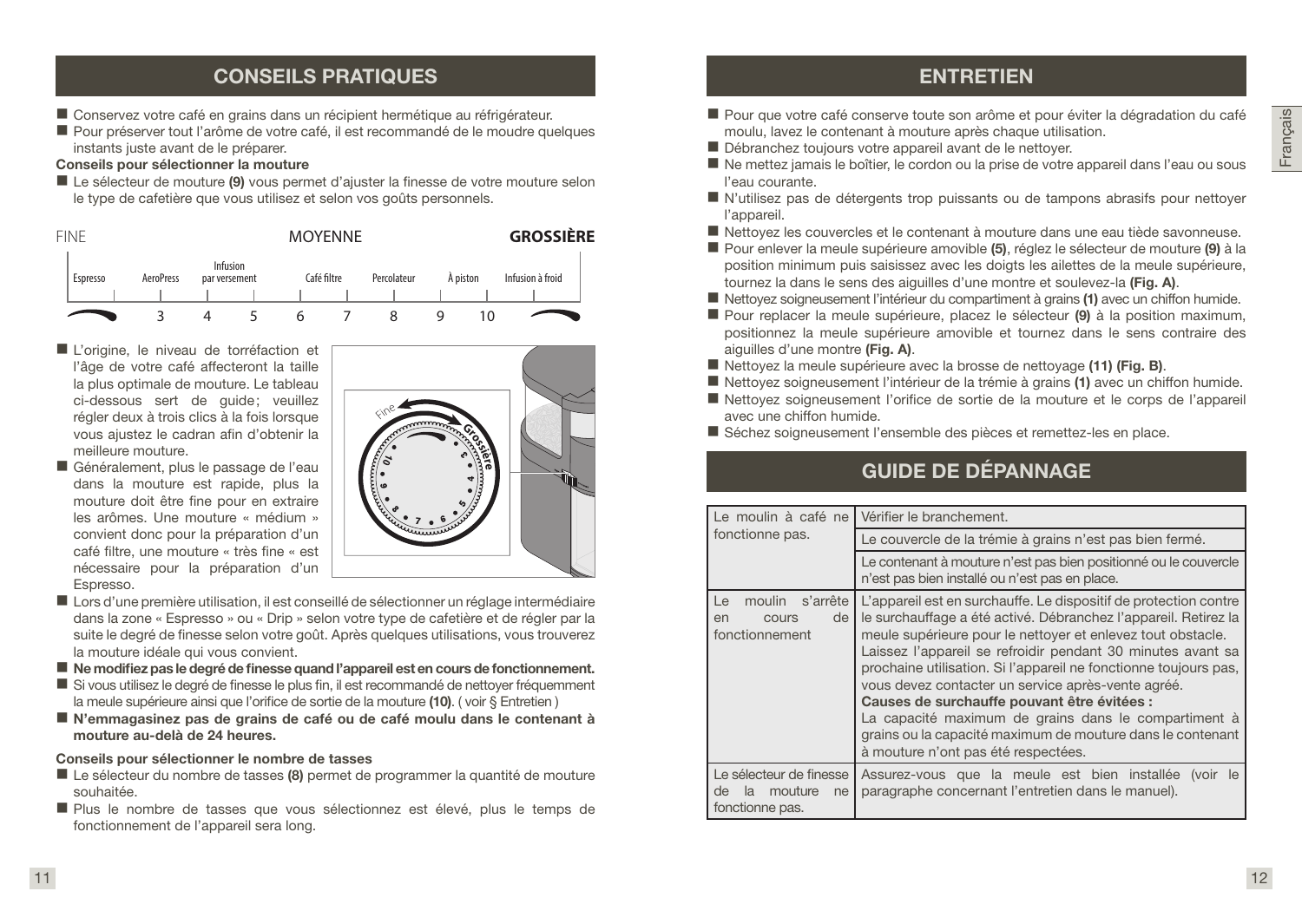## KRUPS GARANTIE INTERNATIONALE



Ce produit est réparable par KRUPS, pendant et après la période de garantie. Les accessoires, consommables, et autres pièces remplaçables directement par l'utilisateur, peuvent être commandés, s'ils sont disponibles localement, sur le site internet www.krups.com

#### La Garantie

Ce produit est garanti par KRUPS (adresse et contacts dans la liste des pays de la Garantie Internationale KRUPS) contre tout défaut de fabrication ou de matière ou de main d'oeuvre, pendant 2 ans à partir de la date d'achat initiale ou la date de livraison. Cette Garantie Internationale du fabricant KRUPS vient en complément des droits des consommateurs.

La Garantie Internationale du fabricant couvre tous les coûts de remise en état d'un produit reconnu défectueux pour redevenir conforme à ses spécifications d'origine, par la réparation, la main-d'oeuvre, et le remplacement éventuel de pièces défectueuses. Au choix de KRUPS, un produit de remplacement équivalent ou supérieur peut être proposé à la place de la réparation du produit défectueux. Les obligations de KRUPS dans le cadre de cette garantie se limitent exclusivement à cette réparation ou ce remplacement.

#### Conditions & Exclusions

Cette garantie ne couvre pas les dommages qui seraient le résultat d'une mauvaise utilisation, d'une négligence, du non respect des instructions d'utilisation et de maintenance, de l'utilisation avec une alimentation électrique non conforme à celle spécifiée sur la plaque signalétique, ou d'une modification ou d'une réparation non autorisée du produit. Elle n'inclut également pas l'usure normale du produit, ni la maintenance ou le remplacement de pièces consommables, ni les cas suivants :

- dommage résultant de la foudre ou surtension électrique
- entrée d'eau, de poussière, d'insectes dans le produit (hors appareils aux caractéristiques spécialement conçues pour les insectes)
- entartrage (tout détartrage doit être réalisé conformément aux instructions dans le mode d'emploi)
- verre ou céramique endommagé
- tout accident lié à un feu, une inondation, etc
- utilisation d'une eau ou d'un consommable non adapté
- dommages mécaniques, surcharge
- dommages ou dysfonctionnements dus à l'utilisation avec un voltage ou une fréquence électrique non conformes
- usage professionnel ou sur un lieu de travail

Cette garantie ne s'applique pas aux produits trafiqués, ou aux dommages résultant d'une utilisation impropre ou sans entretien, aux problèmes d'emballage ou de transport pendant l'expédition du produit par son propriétaire. Afin d'offrir le meilleur service après-vente possible et d'améliorer constamment la satisfaction de ses clients, KRUPS pourra envoyer une enquête de satisfaction à tous ses clients dont le produit aura été réparé ou échangé par l'un des partenaires service agréés de KRUPS. La Garantie Internationale de KRUPS couvre exclusivement les produits achetés dans un des pays listés, et utilisés à des fins domestiques également dans un des pays listés dans la Liste des Pays. En cas d'utilisation dans un pays différent du pays d'achat :

- a) La Garantie Internationale de KRUPS ne s'applique qu'en cas d'adéquation du produit avec les standards et normes locales, tels que le voltage, la fréquence électrique, le type de prise électrique, ou toute autre exigence locale légale ou toute autre spécification technique locale.
- b) Le processus de réparation pour des produits achetés en dehors du pays d'utilisation peut exiger un temps de réparation plus long si le produit n'est pas localement vendu par KRUPS.

c) Au cas où le produit ne serait pas réparable dans le pays d'emploi, la Garantie Internationale de KRUPS est limitée au remplacement par un produit équivalent ou un produit alternatif de même valeur, si c'est possible.

#### Droits des Consommateurs

Cette Garantie Internationale de KRUPS n'affecte ni les droits légaux dont bénéficie tout consommateur localement, qui ne sauraient être exclus ou limités, ni les droits légaux envers un distributeur auprès de qui aurait été acheté un produit. Cette Garantie donne au consommateur des droits spécifiques, et le consommateur peut par ailleurs bénéficier des droits particuliers en fonction du Pays, de l'Etat ou de la Province. Le consommateur peut faire usage de ces droits de son seul fait.

\*\*\*Veuillez conserver ce document qui vous sera utile en cas de réclamation sous garantie.

#### Pour la France uniquement :

Article L 217-4 du Code de la consommation : « Le vendeur est tenu de livrer un bien conforme au contrat et répond des défauts de conformité existant lors de la délivrance.

Il répond également des défauts de conformité résultant de l'emballage, des instructions de montage ou de l'installation lorsque celle-ci a été mise à sa charge par le contrat ou a été réalisée sous sa responsabilité. »

Article L 217-5 du Code de la consommation : « Pour être conforme au contrat, le bien doit :

- 1° Etre propre à l'usage habituellement attendu d'un bien semblable et, le cas échéant :
	- correspondre à la description donnée par le vendeur et posséder les qualités que celui-ci a présentées à l'acheteur sous forme d'échantillon ou de modèle ;
	- présenter les qualités qu'un acheteur peut légitimement attendre eu égard aux déclarations publiques faites par le vendeur, par le producteur ou par son représentant, notamment dans la publicité ou l'étiquetage :

2° Ou présenter les caractéristiques définies d'un commun accord par les parties ou être propre à tout usage spécial recherché par l'acheteur, porté à la connaissance du vendeur et que ce dernier a accepté. »

Article L 217-12 du Code de la consommation : « L'action résultant du défaut de conformité se prescrit par deux ans à compter de la délivrance du bien. »

Article L 217-16 du Code de la consommation : « Lorsque l'acheteur demande au vendeur, pendant le cours de la garantie commerciale qui lui a été consentie lors de l'acquisition ou de la réparation d'un bien meuble, une remise en état couverte par la garantie, toute période d'immobilisation d'au moins sept jours vient s'ajouter à la durée de la garantie qui restait à courir. Cette période court à compter de la demande d'intervention de l'acheteur ou de la mise à disposition pour réparation du bien en cause, si cette mise à disposition est postérieure à la demande d'intervention. »

Article 1641 du Code civil : « Le vendeur est tenu de la garantie à raison des défauts cachés de la chose vendue qui la rendent impropre à l'usage auquel on la destine, ou qui diminuent tellement cet usage que l'acheteur ne l'aurait pas acquise, ou n'en aurait donné qu'un moindre prix, s'il les avait connus. »

Article 1648, al.1er du Code civil : « L'action résultant des vices rédhibitoires doit être intentée par l'acquéreur dans un délai de deux ans à compter de la découverte du vice. »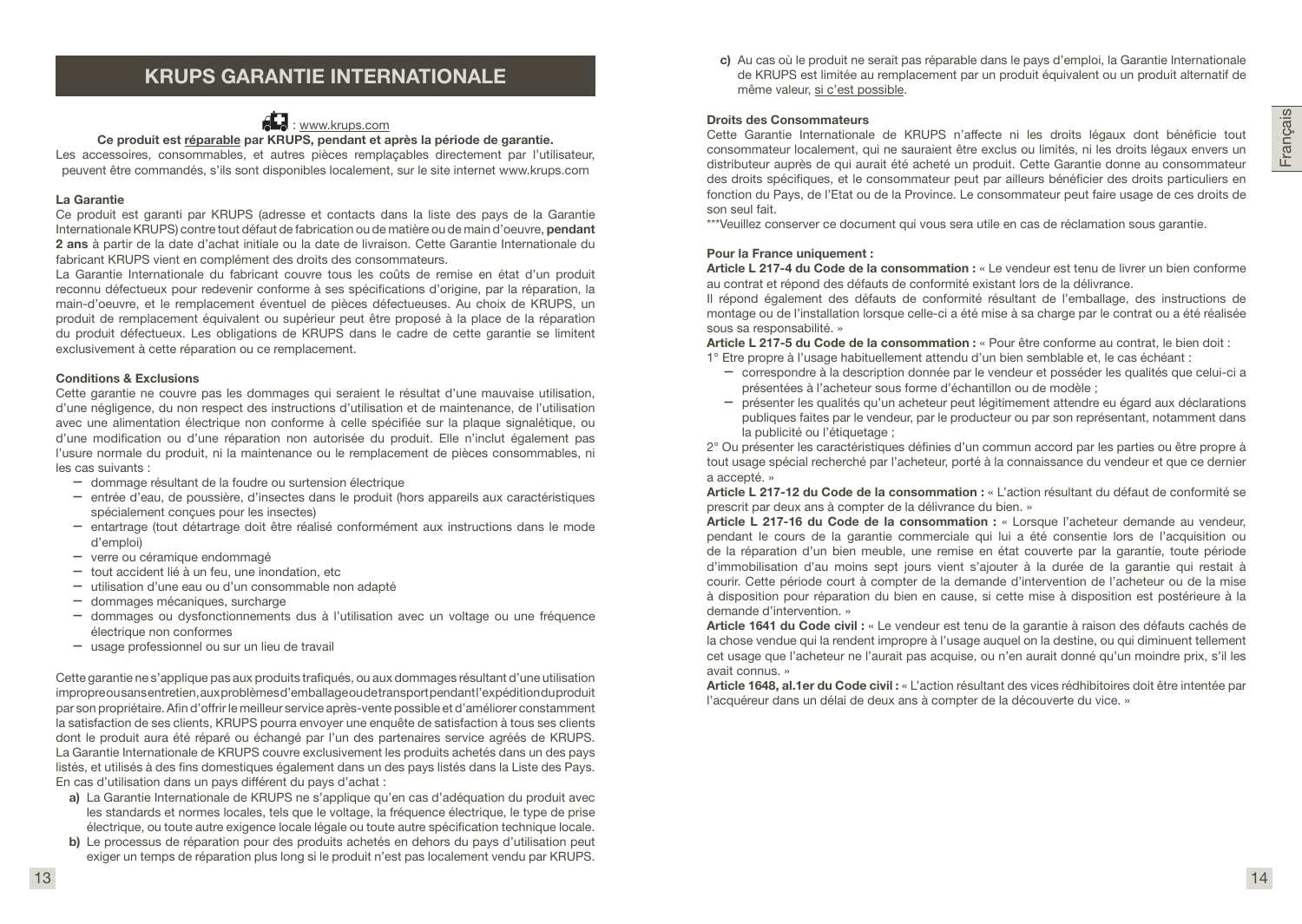## Español

## PRECAUCIONES IMPORTANTES

Cuando utilice aparatos electrodomésticos, algunas precauciones de seguridad básica deben siempre seguirse:

- 1. Lea todas las instrucciones antes de utilizar el aparato.
- 2. Para protegerse contra un incendio, una descarga eléctrica o lesiones graves personas, no sumerja el cable, enchufe o la máquina en agua u otro líquido.
- 3. Este aparato no se destina para utilizarse por personas (incluyendo niños) cuyas capacidades físicas, sensoriales o mentales sean diferentes o estén reducidas, o carezcan de experiencia o conocimiento, a menos que dichas personas reciban una supervisión o capacitación para el funcionamiento del aparato por una persona responsable de su seguridad. Los niños deben supervisarse para asegurar que ellos no empleen los aparatos como juguete.
- 4. Desenchufe el aparato del tomacorriente cuando no lo esté utilizando, antes de colocarle y retirarle piezas y antes de limpiarlo. Par desconectar, tome el enchufe y remueva del contacto. Nunca jale de cable.
- 5. Evite el contacto con las partes sueltas.
- 6. Para reducir el riesgo de heridas graves a personas o daños al aparato, deje las manos y los utensilios afuera del aparato mientra éste se encuentre en funcionamiento, y cuando esté conectado.
- 7. No use el molino si el cable o el enchufe están dañados, si su funcionamiento es defectuoso, si se ha caído al suelo o se ha dañado de forma alguna. En este caso, acuda con un centro de servicio autorizado Krups para que sea examinado y reparado con ajustes eléctricos y/o mecánicos.
- 8. El uso de accesorios no recomendados o vendidos por Krups pueden causar incendios, shocks eléctricos o heridas.
- 9. No utilice en exteriores.
- 10. No deje que el cable cuelgue sobre la mesa, o que toque superficies calientes, incluyendo la estufa.
- 11. Antes de usar el molino, compruebe que no hay ningún objeto extraño en la tolva.
- 12. Siempre ponga a funcionar con la tapa correctamente colocada en su lugar.
- 13. No coloque sobre o cerca de calentadores de gas o eléctricos o sobre la estufa caliente.
- 14. No opere cuando el aparato esté vacío.
- 15. Este producto ha sido diseñado para uso doméstico únicamente. Cualquier uso de tipo profesional, uso inapropiado o contra estas instrucciones, cancelará la garantía del fabricante.
- 16. No utilice el artefacto para algún uso que no sea el indicado.

### GUARDE ESTAS INSTRUCCIONES PRECAUCIÓN

Este artefacto es solamente para uso en el hogar. Cualquier servicio que no sea el de limpieza y mantenimiento del usuario debe ser realizado en el Centro de servicios KRUPS autorizado más cercano.

No sumerja el artefacto en el agua.

■ Para reducir el riesgo de incendio o descarga eléctrica, no desmonte el

artefacto. La reparación debe hacerse solamente en un Centro de servicios KRUPS autorizado.

#### INSTRUCCIONES PARA CABLES CORTOS

En relación a su conjunto de cables:

- A. Se ha suministrado un cable de alimentación corto para reducir los riesgos que resultan de enredarse o tropezarse con un cable más largo.
- B. Los cables de extensión deben usarse con precaución.
- C. Si se usa un cable de extensión, (1) la calificación eléctrica marcada del cable de extensión debe tener por lo menos la misma calificación eléctrica que el artefacto , (2) si el artefacto es del tipo que hay que conectarse a tierra, el cable de extensión de ser un cable de puesta a tierra y (3) el cable más largo debe acomodarse de tal forma que no cuelgue del mostrador o de la mesa, de donde pueda ser tirado por los niños o con el cual la gente pueda tropezarse.
- D. Este artefacto tiene una clavija polarizada (una varilla es más ancha que la otra). Para reducir el riesgo de descarga eléctrica, este enchufe debe caber en un tomacorrientes polarizado de una sola manera. Si el enchufe no cabe completamente en el tomacorrientes, invierta el enchufe. Si todavía así no cabe, contacte a un electricista calificado. No intente modificar el enchufe de ninguna manera.

#### ENCHUFE POLARIZADO

Este aparato tien un enchufe polarizado (una clavija es más ancha que la otra), para reducir el riesgo de shock eléctrico.

Este enchufe entrará en el contacto solamente de una manera. Si no entra en el contacto, de vuelta el enchufe. Si todavía no entra, contacte a un electricista calificado. No modifique el enchufe de ninguna manera.

Gracias por adquirir un producto KRUPS.

## DESCRIPCIÓN

- 1 Recipiente de café
- 2 Tapa del recipiente de café
- 3 Cuerpo
- 4 Botón On-Off
- 5 Muela superior removible
- 6 Contenedor de café molido
- 7 Tapa del contenedor de café molido
- 8 Selector del número de tazas
- 9 Selector de finura de la molienda
- 10 Salida del café molido
- 11 Escobilla de limpieza
- CARACTERÍSTICAS TÉCNICAS

| Potencia   | 110W      |
|------------|-----------|
| Frecuencia | 60Hz      |
| Tensión    | $120 V -$ |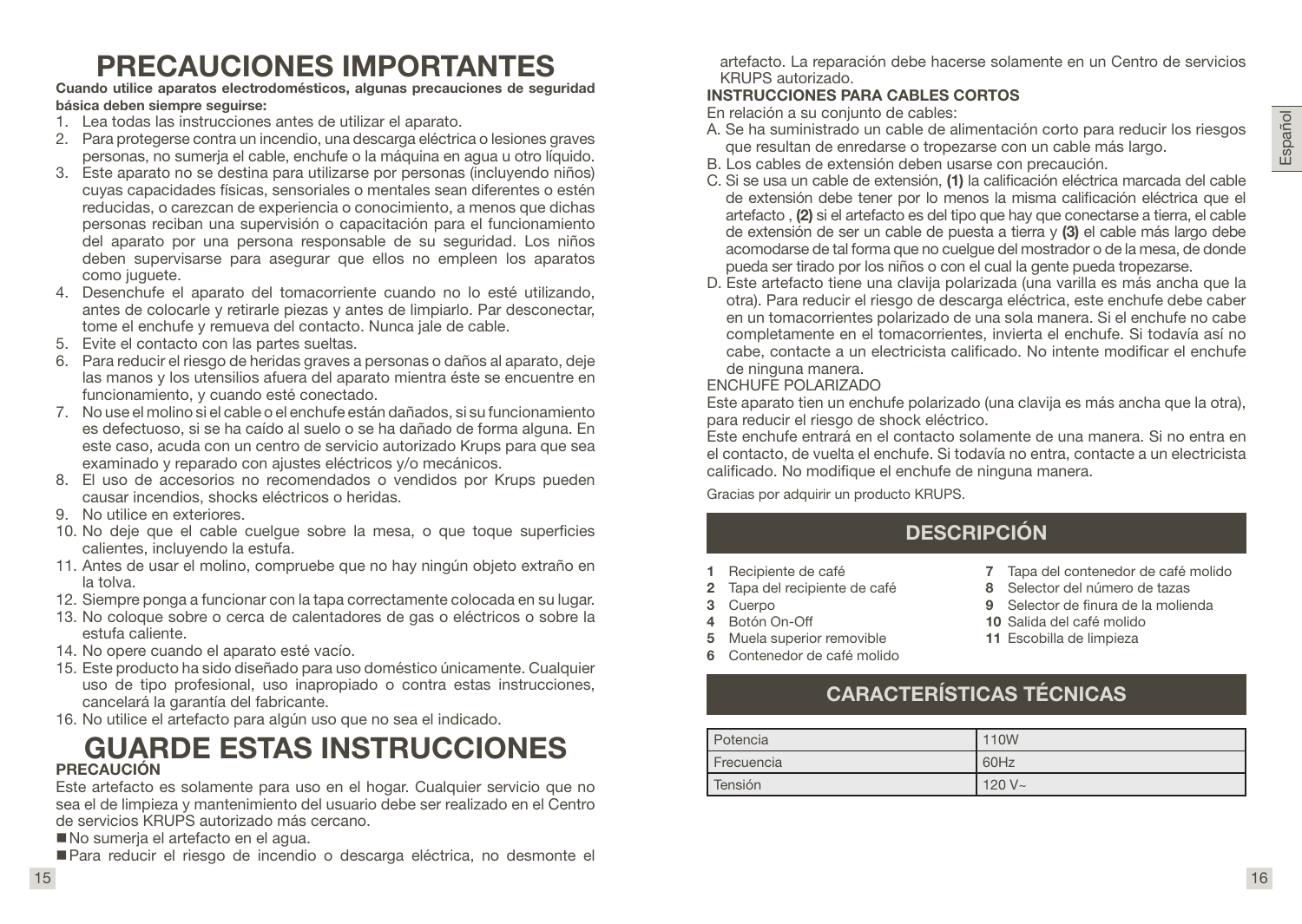## SOBRE MOLER CAFÉ

El molido perfecto nos ofrece una taza de café con gran aroma y sabor. La molienda depende del método en que se va a utilizar el café. Generalmente, mientras más fino es el molido, más rápido se preparará el café. Es por eso que el molido para un café espresso es mucho más fino que el café que se prepara en una cafetera de goteo.

El café que es molido muy finamente para un proceso de preparación especial ( molido fino para espresso utilizado en una cafetera automática de goteo ) resultará en una sobreextracción y un sabor amargo. Por el contrario, si el molido es muy grueso resultará en una sub-extracción y un café débil y con mucha agua. Si se utiliza el nivel de molienda correcto, añadir más café simplemente hará que el producto sea más fuerte sin hacerlo amargo. Además de tener varios niveles de molienda, las muelas de café ofrecen un molido consistente. Esto es importante para asegurar que la extracción es consistente en todos las partículas de café.

## ANTES DEL PRIMER USO

Antes de utilizar el molino de café, limpie el aparato y el recipiente de café con un trapo húmedo. Lave el soporte del café molido y su tapa con agua caliente jabonosa y luego enjuáguelo y séquelo.

## OPERANDO EL MOLINO DE CAFÉ

- 1. Asegúrese de que el aparato esté desconectado. Ponga el contenedor (6) y su tapa (7) en sus posiciones correctas. Revise que ensamble bien en el cuerpo del aparato (3).
- 2. Abra la tapa de la tolva para granos de café  $(2)$  y llénela hasta el nivel deseado  $(1)$ . No llene más arriba del nivel marcado "max". Cierre la tapa.
- NOTA: Este producto está diseñado para moler café de grano entero solamente.
- 3. Seleccione la cantidad de café a moler posicionando el número de tazas en el selector (8).
- 4. Seleccione el nivel de finura de la molienda ajustando el selector (9) (vea Consejos Prácticos y Recomendaciones).
- 5. Inserte el enchufe en el contacto (voltaje 120 v ~ 60 Hz).
- 6. Presiones el botón On/Off para prender el aparato.
- 7. Una vez que la cantidad seleccionada se ha molido, el aparato se detendrá automáticamente.
- 8. Si desea detener el aparato antes de finalizar la molienda, presione el interruptor de encendido/apagado (4).
- 9. Remueva el café molido del contenedor, y colóquelo en el filtro de la cafetera o utilice una cuchara.
- 10. Para obtener mayor cantidad d café molido, repita la operación. Siempre asegúrese de que el café no pase el nivel marcado como "max" en el contenedor (6).

Los niveles seleccionados permanecerán igual en el siguiente uso, a menos de que Ud. desea cambiarlos nuevamente.



#### ¡IMPORTANTE!

Para que su aparato funcione correctamente, asegurese de que:

- La tapa de la tolva de granos de café (2) está correctamente cerrada.
- El contenedor de café molido (6) y su tapa (7) están bien posicionados en el cuerpo del aparato.
- Este aparato posee un dispositivo de protección contra sobre calentamientos. Si se sobre calentara, se apagará automáticamente. En dicho caso, déjelo enfriar durante 30 minutos y vuelva a ponerlo en marcha presionando el botón de encendido/apagado.

## CONSEJOS PRÁCTICOS

- Es mejor guardar granos de café en un lugar seco y fresco. Deben ser guardado en un contenedor opaco y sellado para evitar el contacto con el aire.
- Muela el café justo antes de utijzarlo.
- Consejo para seleccionar el nivel de finura de la molienda.
- Utilice el selctor de finura (9) para ajustar la molienda de acuerdo con el tipo de cafetera.



- El origen, el tostado y la edad del café determinan el tamaño óptimo de la molienda. La tabla siguiente es una guía. Ajuste dos o tres clics cada vez al girar el selector para conseguir el resultado perfecto.
- Generalmente, mientrás más rápido pasa el agua por le café, más fino tiene que estar el molido. Un molido "medio" sirve para hacer café de goteo y un molido "muy fino" es necesario para un espresso.
- Para el primer uso, le sugerimos que use una posición intermedia y después ajuste la selección a su gusto. Una



vez que haya utilizado el aparato varias veces, encontrará el nivel perfecto que lo satisfaga.

- No cambie el nivel de finura seleccionado cuando el aparato está en funcionamiento.
- No guarde los granos de café o el café molido en el soporte del café o en el dispensador durante más de 24 horas.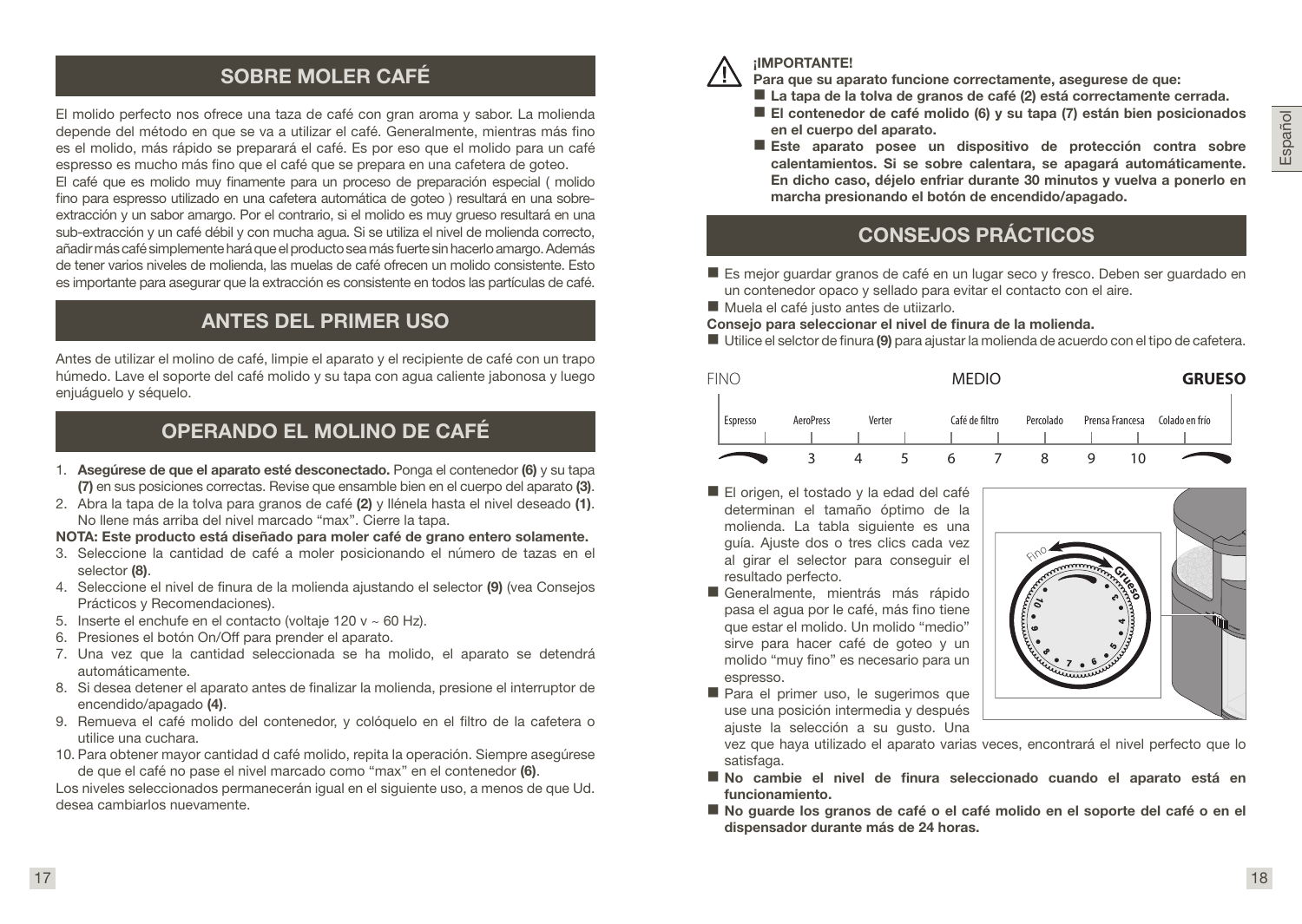#### Sugerencia para seleccionar el número de tazas:

- Utilice el selector de número de tazas (8) para programar la cantidad de café molido que desea.
- Mientras más tazas selecciones, más tiempo tardará estará el aparato en funcionamiento.

## MANTENIMIENTO

- Para mantener todo el aroma del café y evitar la degradación del mimo, vacíe el contenedor después de cada uso.
- Siempre desconecte el molino antes de limpiarlo.
- Nunca coloque el molino, el cable o el enchufe en agua.
- No utilice detergentes fuertes o métodos de limpieza abrasivos.
- Limpie las tapas y los recipientes con agua tibia con jabón.
- Para remover la muela superior (5), posicione el selector de finura (9) en la posición de molido más fino y tome las pestañas de la muela con los dedos y mueva hacia la derecha, después levante verticalmente para remover (Fig. A).
- Limpie la fresa superior con la escobilla de limpieza (11). (Fig. B)
- Limpie con cuidado el interior de la tolva de granos de café (1) con un paño húmedo.
- Para volver a colocar la muela superior, posicione el selector de finura (9) en la posición de molido más grueso, inserte la muela y muévala hacia la izquierda. (Fig. A).
- Limpie el cuerpo del aparato y la salida de café (10) con un trapo húmedo.

## GUÍA DE FUNCIONAMIENTO

| El aparato no funciona.                             | Revise la conexión a la toma de corriente.                                                                                                                                                                                                                                                                                                                                                                                                                                                                                                                             |  |
|-----------------------------------------------------|------------------------------------------------------------------------------------------------------------------------------------------------------------------------------------------------------------------------------------------------------------------------------------------------------------------------------------------------------------------------------------------------------------------------------------------------------------------------------------------------------------------------------------------------------------------------|--|
|                                                     | La tapa de la tolva de granos de café no está bien cerrada.                                                                                                                                                                                                                                                                                                                                                                                                                                                                                                            |  |
|                                                     | El soporte del café molido no está bien colocado o la<br>tapa no está bien puesta o no se encuentra en su lugar.                                                                                                                                                                                                                                                                                                                                                                                                                                                       |  |
| El aparato se para durante<br>la operación.         | El aparato está muy caliente.<br>Se ha activado el dispositivo de protección contra<br>sobrecalentamientos.<br>Desenchufe el aparato.<br>Saque la fresa superior para limpiarla y retirar cualquier<br>obstáculo que pudiera haber en su interior.<br>Deje enfriar el aparato durante 30 minutos antes de<br>usarlo de nuevo.<br>Si el aparato sigue sin funcionar, llévelo a un servicio de<br>reparaciones autorizado.<br>Causas de sobrecalentamiento que deben ser evitadas:<br>La capacidad máxima del recipiente o del contenedor<br>de café han sido excedidas. |  |
| El selector de finura de l<br>molienda no funciona. | Revise si la muela superior está bien colocada (vea el<br>párrafo de mantenimiento en el instructivo).                                                                                                                                                                                                                                                                                                                                                                                                                                                                 |  |

## KRUPS GARANTÍA LIMITADA INTERNACIONAL



Este producto puede ser reparado por KRUPS durante y después del periodo de garantía. Los accesorios, consumibles y componentes reemplazables por el usuario final, en caso de estar disponibles localmente, pueden ser adquiridos tal y como se describe en la página web www.krups.com

#### La garantía

Este es un producto garantizado por KRUPS (la dirección y demás datos de la compañía figuran en la lista de países de la Garantía Internacional KRUPS) contra defectos de fabricación o en los materiales durante 2 años a partir de la fecha de compra o la fecha de entrega.

La garantía internacional que KRUPS emite como fabricante es una ventaja adicional que no afecta a los derechos legales del consumidor.

La garantía internacional del fabricante cubre todos los costes de reparación del producto defectuoso, de forma que se ajuste a sus especificaciones originales, ya sea mediante su reparación o la sustitución de los componentes defectuosos y la mano de obra necesaria. A criterio de KRUPS podrá sustituir el producto defectuoso por un equivalente o superior en lugar de repararlo. La reparación o sustitución del producto es la única obligación de KRUPS y la única y exclusiva solución facilitada al cliente en virtud de la presente garantía.

#### Condiciones y exclusiones

La garantía internacional KRUPS únicamente será de aplicación durante 2 años y en los países relacionados en la Lista de Países adjunta, y será válida solamente cuando vaya acompañada de una prueba de compra. Se puede llevar el producto en persona directamente a un Servicio Post-venta autorizado, o embalarlo adecuadamente y enviarlo, por correo certificado (o envío postal equivalente), a un Servicio Post-venta autorizado de KRUPS. La dirección completa de los Servicios Post-venta autorizados en cada país puede obtenerse en la página web de KRUPS (www.krups.com) llamando al número de teléfono del país en cuestión indicado en la Lista de Países, en el que le proporcionarán la dirección de correo.

KRUPS no estará obligada a reparar o sustituir productos que no vayan acompañados de una prueba de compra válida.

Esta garantía no cubrirá los daños que puedan producirse como resultado de usos incorrectos, negligencia, inobservancia de las instrucciones de KRUPS, conexión a corrientes o voltajes distintos de los impresos en el producto, o una modificación o reparación no autorizada del producto. Tampoco cubre el uso y desgaste habitual, el mantenimiento o sustitución de consumibles, ni lo siguiente:

- la utilización de un tipo de agua o cualquier otro producto inadecuado
- daños mecánicos, sobrecarga
- accidentes, incluidos incendios, inundaciones, rayos, etc.
- daños o bajo rendimiento debidos a un voltaje o frecuencia equivocados
- el acceso de agua, polvo o insectos dentro del producto (excluyendo los aparatos con características específicamente diseñadas para insectos)
- daños causados por un rayo o subidas de tensión
- uso profesional o comercial
- daños en los materiales de vidrio o porcelana del producto

– la calcificación (las descalcificaciones deberán realizarse de acuerdo a las instrucciones de uso) Esta garantía no se aplica a productos que hayan sido manipulados, ni en el caso de daños ocasionados por un uso o mantenimiento indebidos, un embalaje inadecuado por parte del consumidor o por una manipulación incorrecta del transportista. Para ofrecer el mejor servicio post-venta posible y mejorar constantemente el grado de satisfacción del cliente, KRUPS puede enviar una encuesta de satisfacción a todos los clientes que hayan reparado o canjeado sus productos en un servicio post-venta autorizado KRUPS.